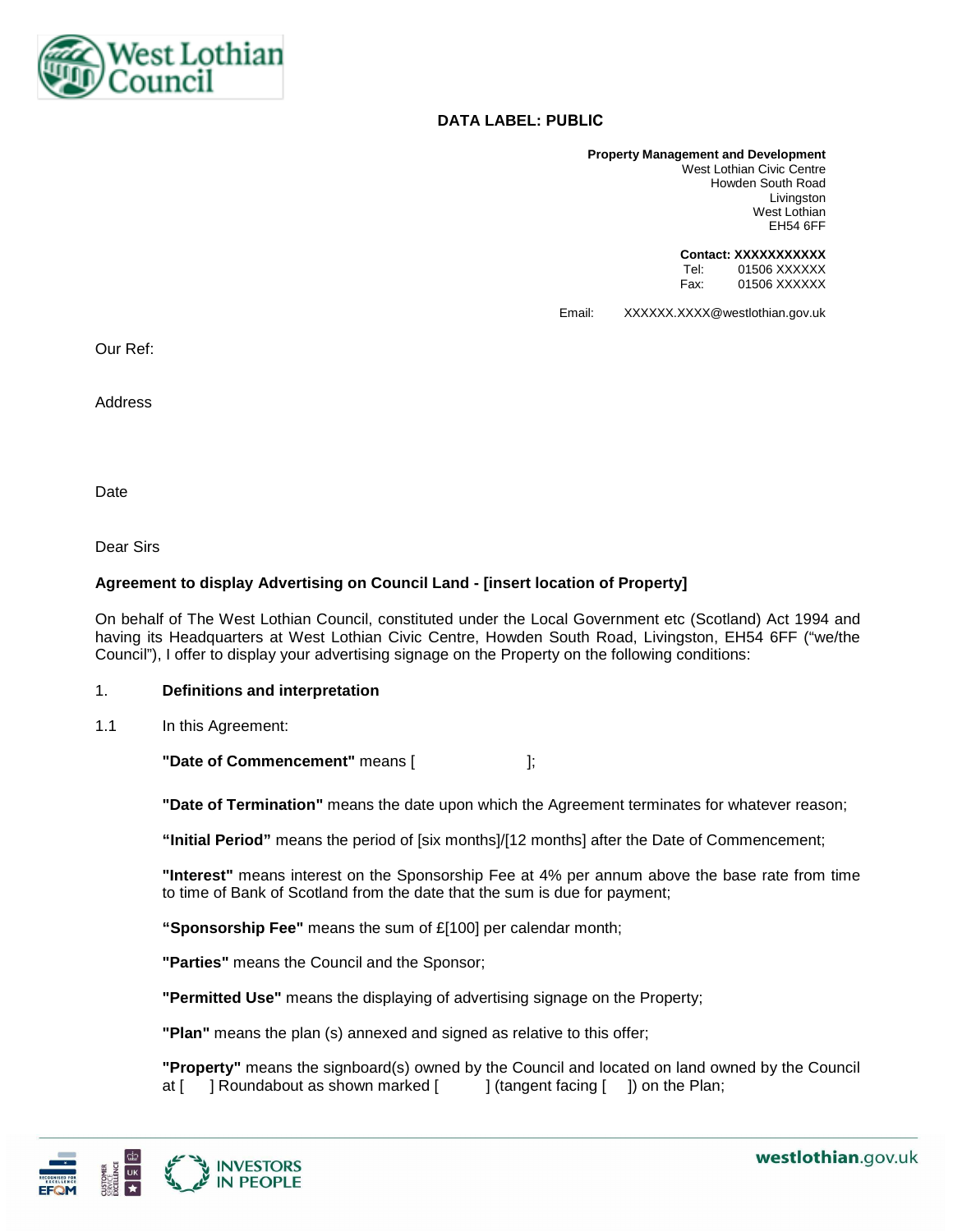**"You"** and **"the Sponsor"** means [ ] / [ residing at [ ]] /[trading as] [incorporated under the Companies Acts (Registered Number [ ]) and having their Registered Office at [ ]].

### 2. **Agreement**

The advertising signage agreed between the Council and the Sponsor to be displayed on the Property shall be as shown in the document annexed and signed as relative to this Agreement.

On the Date of Commencement the Council shall affix the agreed advertising signage to the Property in a professional and competent manner and shall thereafter be responsible for all repair, maintenance and replacement of the advertising signage and the Property during the period of this Agreement. Any such repair etc will be carried out as soon as reasonably practicable, all in accordance with the terms of The Town and Country Planning (Control of Advertising) (Scotland) Regulations 1984 as may be replaced or amended from time to time.

The Sponsor, its employees, agents or contractors, shall not at any time take access to the Property for any reason.

The Property is and shall remain in the ownership of the Council.

## 3. **Duration**

This Agreement will start on the Date of Commencement and will continue to the end of the Initial Period and then month to month after that until terminated by either Party at any time on delivering to the other Party not less than one month's written notice served prior to the end of any calendar month. The agreement will then terminate on the first day of the month following service of the required period of notice.

On the Date of Termination, the Council shall promptly take down, remove or cover the advertising signage. No compensation or refund of any nature shall be payable to the Sponsor on the Date of Termination. If the signage is removed it will remain the property of the Council.

#### 4. **Payments**

You must pay the Sponsorship Fee (and any VAT payable on the Sponsorship Fee) by direct debit in equal monthly instalments on the first day of each month without any deductions. The fee for a part month shall be payable by cheque prior to the Date of Commencement.

If the Sponsorship Fee is not paid on the due date, then you must pay Interest on the overdue sum.

The Sponsorship Fee is inclusive of Non-Domestic Rates, which will be paid by the Council.

#### 5. **Alienation**

This Agreement is personal to you and you will not (either wholly or partially) assign, sub-let, or share occupation of the Property.

## 6. **Early termination**

If at any time during the term of this Agreement

- The Sponsorship Fee is in arrears, or
- you are in breach of any of your obligations under this Agreement, or